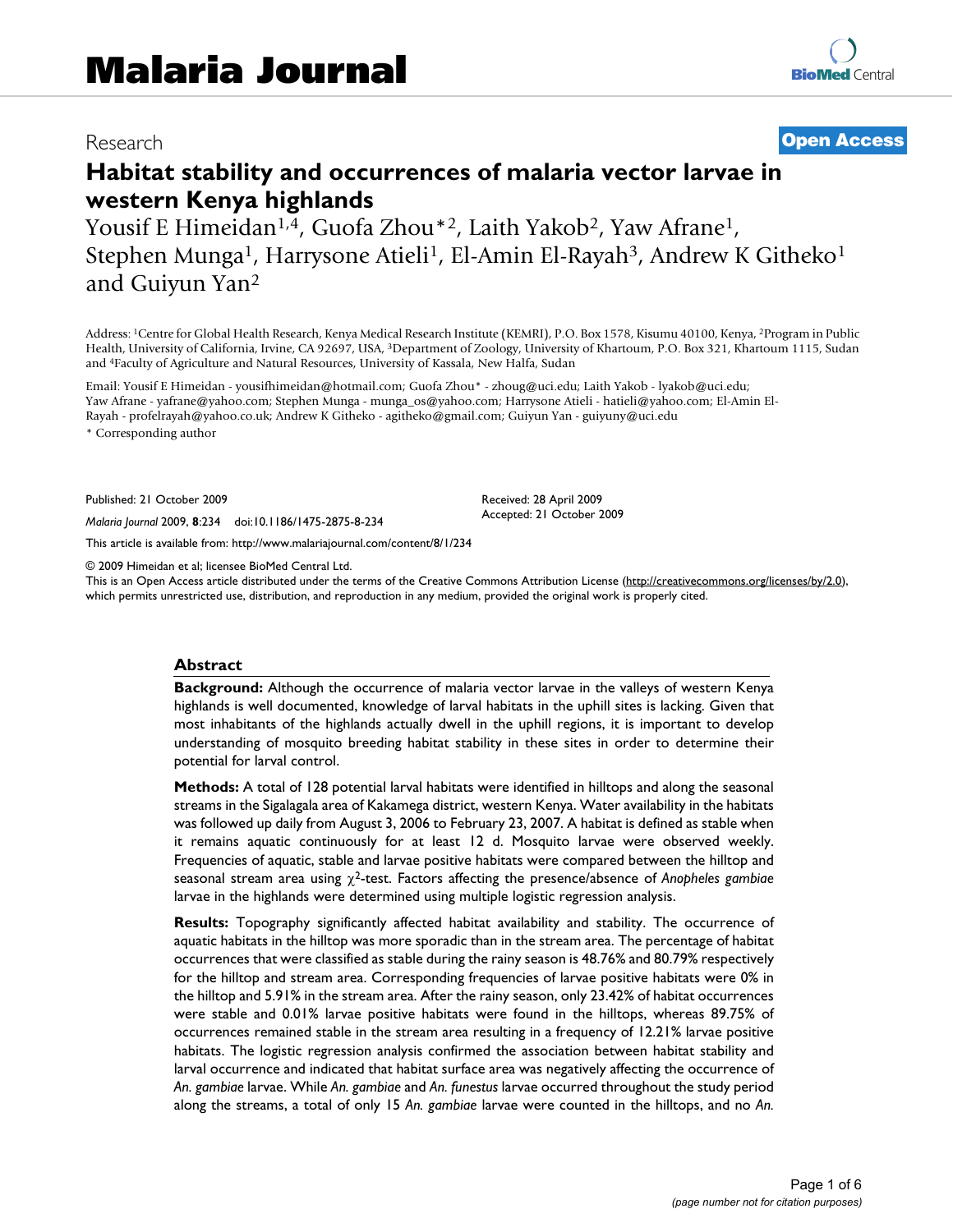*funestus* were found. Moreover, no larvae managed to develop into adults in the hilltops, and the density of adult *An. gambiae* was consistently low, averaging at 0.06 females per house per survey.

**Conclusion:** The occurrence of malaria vector larvae in the hilltop area was uncommon as a result of the low availability and high instability of habitats. To optimize the cost-effectiveness of malaria interventions in the western Kenya highlands, larval control should be focused primarily along the streams, as these are likely the only productive habitats at high altitude.

# **Background**

Anopheline larvae occupy habitats that vary widely in their physicochemical properties, surface areas and vegetation. Habitats can be highly species specific and extreme variation in larval production has been shown to occur on a small scale both spatially and temporally [1-[5](#page-5-0)]. Informed larval interventions that target the more prolific habitats have been suggested to have great potential in combating malaria [6-9], especially at a local, rather than nationwide, scale. Intervention therefore needs to be adaptable to, and specific for local communities.

A recent series of malaria epidemics have occurred in the western Kenya highlands [10-12]. Although year-round the valleys constitute the majority of vector breeding sites, potentially important larval habitats can also be found in the uphill areas during the rainy season [13,14]. *Anopheles gambiae* is considered a typical pioneer species and it has been shown to be capable of colonizing these uphill habitats within just a few days of the rain falls [15]. This colonization by blood-fed female mosquitoes brings with it the risk of malaria infection to the immunologically naïve, uphill human population [16]. However, extending breeding site interventions to account for this spatial expansion in the vector population is not necessarily justified. Larvae of *An. gambiae* usually occur in small, temporary and sunlit pools [17-19], which are prone to drying up quickly [20]. In order to justify larval control in the uphill regions during the rainy season, it must be determined whether the transient pools of water in these locations are found are sufficiently stable for the locally recorded threshold of 12 days necessary for larvae to develop into adults [4]. It was the objective of this study to develop the knowledge of the association between habitat stability and vector productivity in the uphill regions of western Kenyan highlands, and to elucidate the role of these habitats in local malaria transmission.

#### **Materials and methods** *Study sites*

The study was conducted in Sigalagala (0°12'N, 34°46'E) area in Kakamega district, western Kenya highlands with elevation of 1500-1600 m above sea level. Distinct topographical features of the study villages typically consist of hills and valleys. The hillside is mostly dotted with maize plantations. A few patches of indigenous forests are located along the valleys. Six different seasonal streams flow within the valleys in the study villages and empty into the main Yala river (Figure 1). The inhabitants live in traditional stick and mud houses with thatch or iron sheet roof. Most residences in the area are located uphill, with a few on the hillsides. The areas within 50 m of the nearest stream were considered to be the 'stream area', otherwise they were considered as 'hilltop' (Figure 1). The area experienced a short rainy season from August to November 2006 and the total rainfall was 1050.2 mm during the period of study from August 3, 2006 - February 23, 2007 (Figure 2).

# *Habitat monitoring and larval sampling*

A total number of 128 aquatic habitats were identified within the study area, with 47 in the hilltops and 81 in the stream area (Figure 1). These habitats were used as fixed observation sites throughout the study period and no additional habitats were added into the study after the initial stage. The habitats were mapped using a Global Positioning System (GPS) unit. Individual habitats were numbered and their surface area recorded along with the land use type. The water availability in each habitat was observed daily. Mosquito larval surveys were done weekly in all study sites. The immature stages were sampled using the standard dipping method (dipper size of 350 ml) [21]. Water was dipped up to 20 times. When a habitat was too



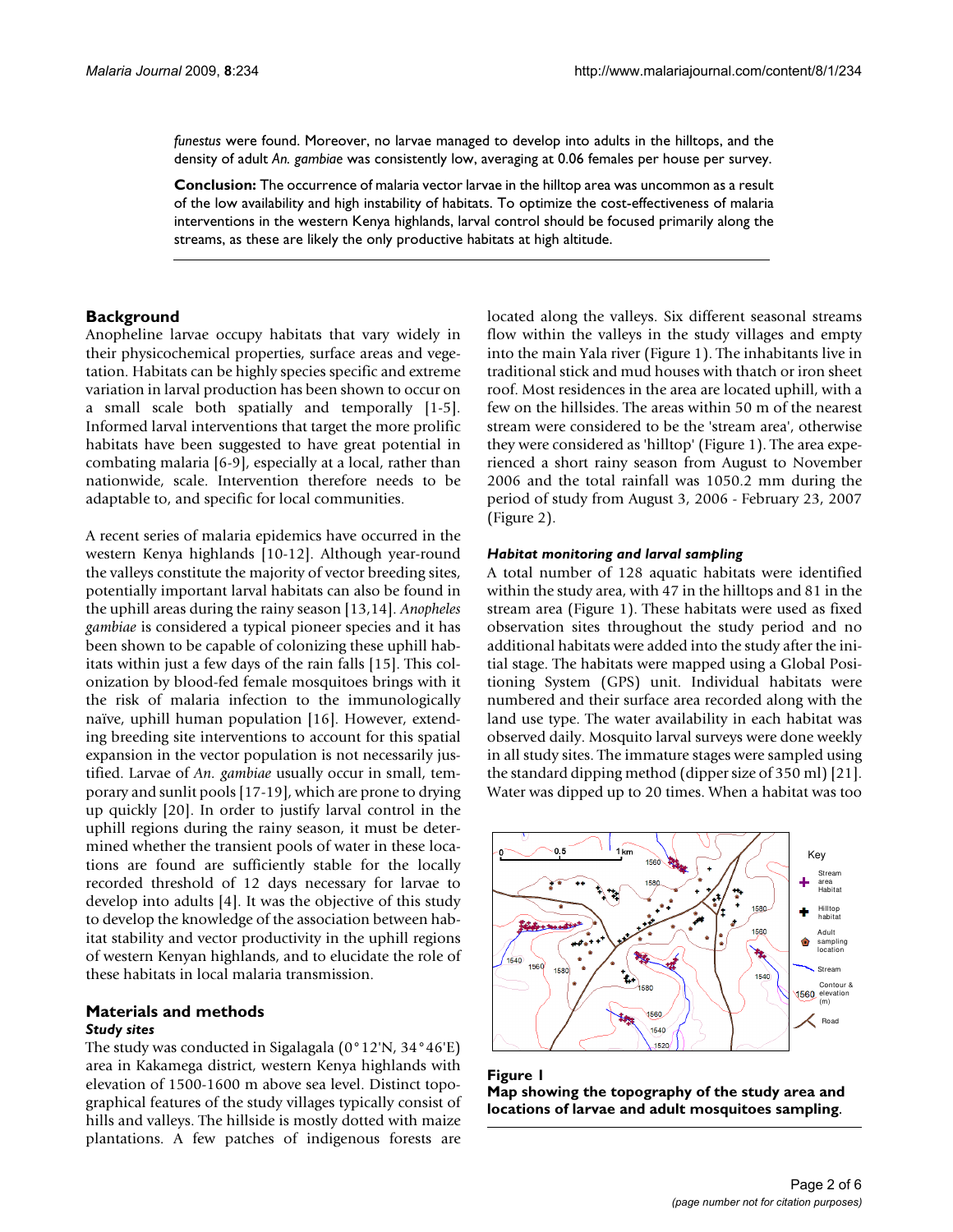

#### Figure 2

**Temporal variations in daily accumulative rainfall (mm) and the percentage of habitats in the stream areas and hilltops that were aqueous compared to the initial sampling period**.

small to make 20 dips, water was dipped as many times as possible. Mosquito larval species were identified [22], counted and returned to the habitats. Samples of young larvae of *An. gambiae s.l*. were identified to species using the polymerase chain reaction (PCR) [\[23](#page-5-1)].

#### *Adult sampling*

Adult malaria vectors were monitored in the uphill area by collection from a randomly selected sample of twentyeight houses (Figure 1). These 28 houses were fixed for adult samplings throughout the study period. All selected houses were numbered and geo-referenced using the GPS. Adult mosquitoes were collected biweekly from August 2006 to February 2007 using the indoor pyrethrum spray catches [22]. The mosquitoes collected were identified to species morphologically [17].

#### *Data analysis*

The number of days that a habitat remained aquatic and the number of times that immature stages of *An. gambiae* were present for each individual habitat over the 205 d study period were recorded. To determine the impact of rainfall on habitat stability and larval occurrence, the study period was divided into two: the rain season lasting from August to the end of November, 2006, and the postrain season lasting from the 1st of December, 2006 to the 23rd February, 2007. A habitat was defined as stable if it remained aqueous for 12 d or longer, following on from a previous study in the same area that showed the egg-toadult development cycle of *An. gambiae* requires at least this length of time [4]. The mean densities of immature stages (larvae/dip) were calculated per habitat. The  $\chi^2$ -test was used to compare the frequencies of aquatic, stable and larvae positive habitats between hilltop and stream areas. Tukey-Kramer HSD test of repeated measure MANOVA was used to compare the mean occurrence of anopheline larvae between different seasons and different topographic areas. Multiple logistic regression with backward stepwise analysis was then performed to identify the factors which significantly influenced the occurrences (presence/absence) of *An. gambiae* larvae. Any independent variable with a significance level of < 95% was eliminated from the final model. The analysis was conducted using JMP statistical software (JMP SAS Institute Inc. 2003).

#### **Results**

#### *Species composition and habitat types of malaria vector larvae*

A total of 12,410 mosquito larvae were collected, of which 1,675 (13.5%) were *Anopheles spp*. Among the anopheline larvae collected, 61.3% (n = 1027) were *An. gambiae s.l*., 37.2% (n = 623) were *Anopheles funestus*, 0.8% (n = 14) were *Anopheles coustani*, 0.4% (n = 7) were *Anopheles squamosus* and 0.2% (n = 4) were *Anopheles implexus*. Due to the small number of *Anopheles arabiensis* (n = 17) identified by PCR, the *An. arabiensis* and *An. gambiae s.s*. were pooled together.

Among the larvae collected, about  $98.5\%$  (n = 1012) of *An. gambiae* and all *An. funestus* were collected from the stream areas. A large proportion of *An. gambiae* (52.2%) and *An. funestus* (73.2%) were collected from the drainage ditch habitats. Other habitat types in the stream area where *An. gambiae* was found include man made pools (22.2%), natural swamps (17.1%) and hoof footprints (8.5%). Only fifteen larvae of *An. gambiae* were found in the hilltop area, specifically, in four tire track habitats. No *An. funestus* larvae were collected from hilltops. A total of twenty-seven *An. gambiae* pupae were found in the stream areas.

#### *Effect of rainfall and topography on habitat stability*

In general, the trend in aquatic habitats closely followed the pattern of rainfall; peak habitat frequencies were concurrent with peak rainfall (Figure 2). However, the extent to which habitat frequencies fluctuated between seasons varied greatly between the two topographical regions. While the frequencies of aquatic habitats in the stream area remained relatively static over the study period (fluctuating by no more than 20%), habitat frequency fluctuated by up to 100% in the hilltop areas.

Concordantly, the mean length of days that a habitat remained aquatic was significantly shorter in the hilltop area compared to the stream areas (16.7 d vs 50.2 d during rain and 15.7 d vs 64.0 d after rain) (Table 1). The mean number of times that a habitat dried up in the hilltop area was double that of the stream areas during the rainy season (3.8 vs 2.0), and six times more than in the stream areas after the rainy season (2.6 vs 0.4) (Table 1). Overall,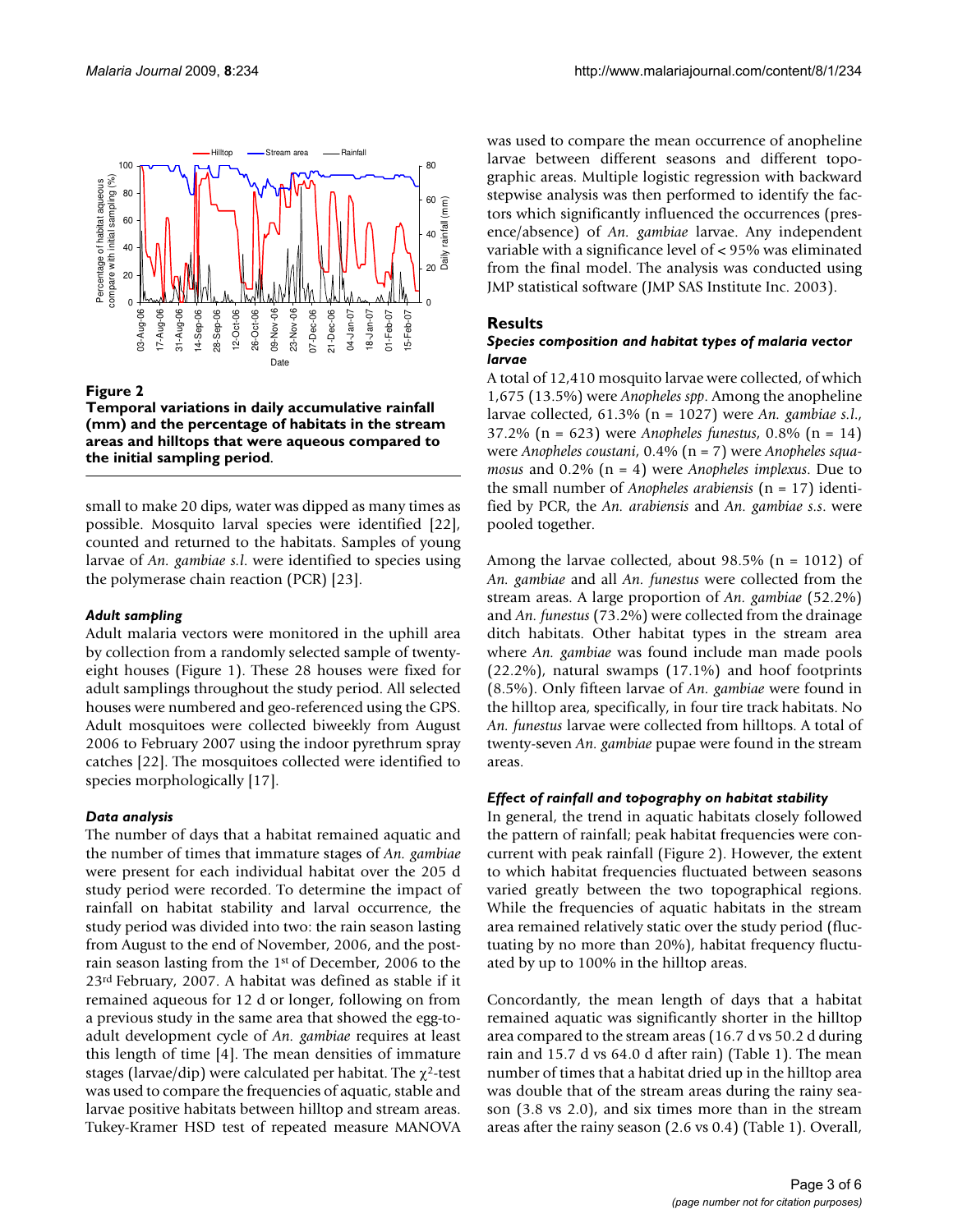**Parameters (mean ± SE) During rain During rain After rain Hilltop Stream area Hilltop Stream area** Number of days surveyed and the set of the set of the set of the set of the set of the set of the set of the set of the set of the set of the set of the set of the set of the set of the set of the set of the set of the set Number of habitats surveyed and the squatic (days) 32 55 55 47<br>Mean duration that habitat remains aquatic (days) 16.71 ± 2.39 A 50.19 ± 2.65 B 15.68 ± 2.45 a 63.98 ± 2.83 b Mean duration that habitat remains aquatic (days) Mean number of times that habitat dried up  $3.75 \pm 0.22$  A  $1.96 \pm 0.17$  B  $2.62 \pm 0.18$  a  $0.42 \pm 0.14$  b

**Table 1: Repeated measure MANOVA comparison of habitat stability between hilltop and stream areas during and after the rainy season.**

Columns not connected by the same letter are significantly different at a level of  $\alpha$  = 0.05 (Tukey-Kramer HSD test), lower-case and capital letters indicate independent tests

Mean daily percentage that habitats were aquatic  $63.77 \pm 3.49$  A 91.76  $\pm 3.49$  B  $44.62 \pm 4.59$  C  $89.90 \pm 4.59$  B

the percentage of habitats that were aquatic on any given day in the hilltop area dropped significantly from 63.77% during the rainy season to 44.62% after the rainy season, whereas these percentages remained unchanged in the stream area regardless of season (91.8% during rain season vs 89.9% after rain season) (Table 1).

In total, habitats remained aquatic for 12 d or more only about 30% of the time in hilltops. The significantly greater longevity of habitats in the stream areas is evident from Figure 3 ( $\chi^2$  = 856.12, d.f. = 119, P < 0.001 during the rainy season and  $\chi^2$  = 1300.98, d.f. = 83, P < 0.001 after the rainy season).

#### *Effect of topography and rainfall on the occurrences of malaria vectors*

Overall, malaria vector larvae and pupae occurred mostly in the stream areas. Larvae of *An. gambiae* were only observed four times in the hilltops (in January 2007). Each time we only found one larvae positive habitat and none of these larvae developed into pupae. Pre-adult stages of *An funestus* were not observed in the hilltop areas throughout the entire study period.

Larvae of *An. gambiae* were consistently found in the stream areas throughout the study period (Figure 4). However, significantly fewer habitats were found to be larval positive during the rainy season than after (5.91% vs. 12.21%, repeated measure MANOVA Tukey-Kramer HSD test, P < 0.05). *Anopheles gambiae* pupae occurrence frequencies were much lower and so no significant difference was found between topographies or seasons (0.85% vs. 0.57% during and after rainy season, Tukey-Kramer HSD test, P > 0.05). The mean density of *An. gambiae* larvae was significantly higher in the stream areas (mean of 0.27 per dip, 95% CI [0.21, 0.32]) compared to the hilltops (mean of 0.02, 95% CI [0.00, 0.10]). The 1.95% prevalence of larval *An. funestus* in the stream areas during the rainy season was shown to significantly increase to 7.66% after the rainy season (Figure 4, Tukey-Kramer HSD test, P < 0.05). The occurrence of *An. funestus* pupae



#### Figure 3

**Kaplan-Meier curve of survivorship of aquatic habitats in different topographic areas and different seasons**. Observations lasted for 120 d during the rainy season and 84 d after the rainy season.



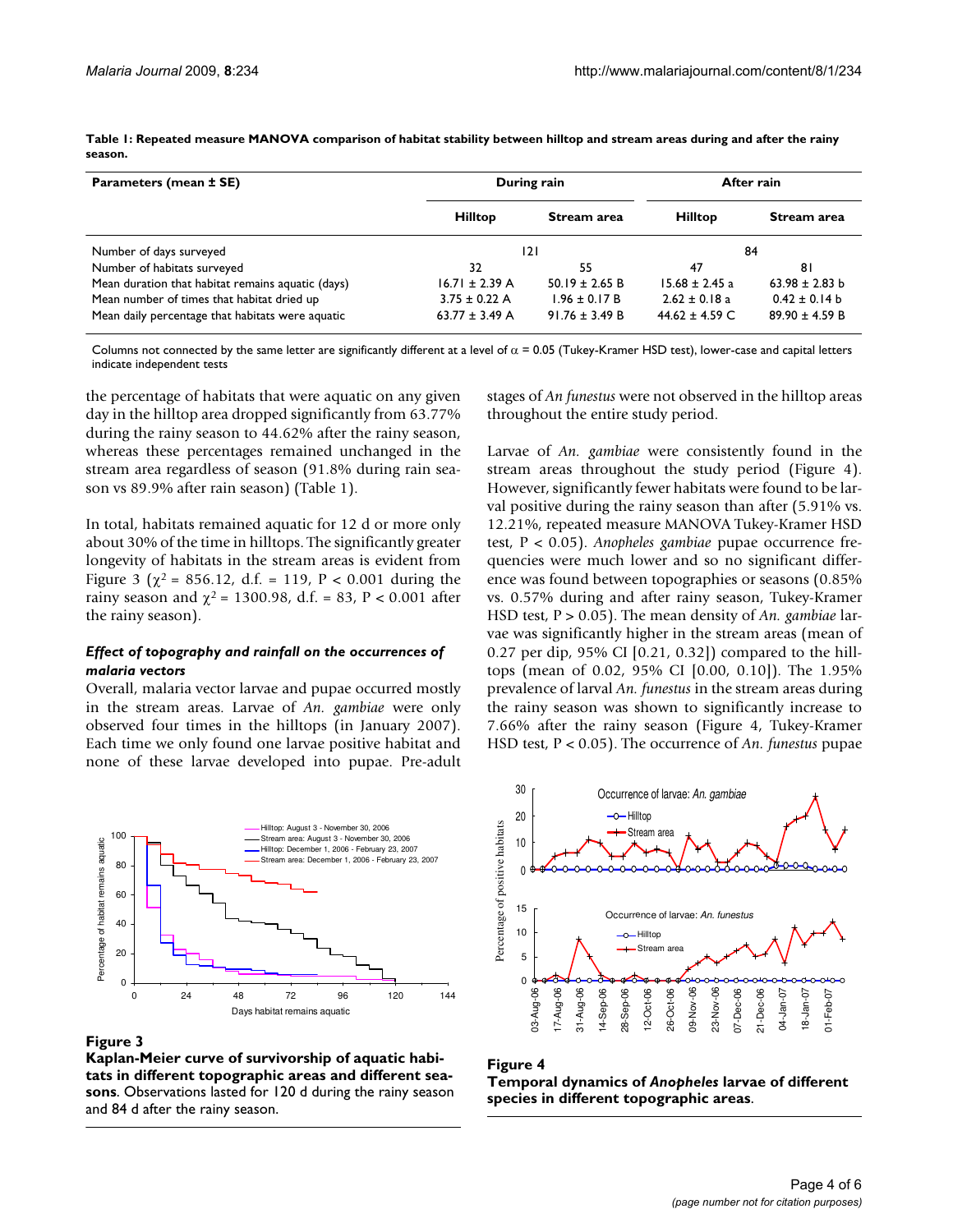was negligible, with only three sightings within the stream areas in total.

The results of logistic regression analyses indicated that the occurrence (presence/absence) of *An. gambiae* larvae was significantly and positively associated with both the topography (hilltops =  $0$  and stream area =  $1$ ) and the number of days that a habitat remained aquatic, but negatively associated with habitat surface area ( $\chi^2$  = 84.447. d.f.  $= 3, P < 0.0001$ ). The effect of habitat types and land use types on the occurrence of mosquito larval was not significant.

# *Adult mosquito dynamics*

During the study period, adult *An. gambiae* appeared sporadically in the area (Figure 5), and were only found inside one or two houses during each survey. A total of 21 female adult *An. gambiae* were collected during the sampling period, and the mean density was estimated at 0.06 females per house per survey. Only one adult *An. funestus* was ever collected (mid-December, 2006).

# **Discussion**

The present study aimed to investigate the occurrence of malaria vector larvae in relation to topography and habitat stability in order to assess the applicability of a more targeted larval vector control in the highlands of western Kenya. Specifically, the intention was to measure the malaria vector productive potential of breeding sites located in high altitude regions (1,500-1,600 m above sea level). Breeding site productivity studies normally take place at lower altitudes or major river valley area where both pre-adult and adult vectors are found at higher, and more consistent frequencies [2,4,14,16,24]. However, these studies fail to consider critical aspects of vector ecology at the higher altitudes, where human populations are more crowded and more immunologically naïve to infection.



**Figure 5 Dynamics of adult** *An. gambiae* **by indoor PSC methods**.

As expected, we found more vector breeding sites nearby streams than along hilltops in our study. The relatively few breeding sites that were found along hilltops greatly fluctuated in frequency between seasons and were highly dependent on rainfall. The increased stability of breeding sites found within the stream areas is simply a result of the more permissive conditions these areas provide for water accumulation [15,25]. Not only was the duration of breeding site viability significantly reduced in the hilltops, but the frequency of anopheline larvae positive habitats was also significantly lower. Very few *An. gambiae* larvae were found in hilltop breeding sites, with a zero pupation rate. Both hilltops and stream areas received equal rainfall, were of identical temperature and had very similar land use. The significant variation between the vector productivity of the two topographically distinct areas is attributed to the significant differences in habitat stability.

Similar observations have been reported in lowlands area of the Lake Victoria Basin in western Kenya, where habitat stability was positively correlated with larval density and pupal productivity [[5](#page-5-0)]. As the Basin is very flat, *Anopheles* larval habitats are widely dispersed and sufficiently stable to be productive even hundreds of meters from the lake [[5,](#page-5-0)24]. The hilly landscape at higher altitudes of the western Kenyan highlands only allows for smaller, discrete areas of sustained water accumulation that are mostly located nearby streams [26-28]. These constitute hotspots for productive anopheline habitats which, given their confined spatiality, might justify localized larval control.

The superior capacity of *An. gambiae* as a colonizer of new territory as illustrated by our study corroborates what is already known for this species [29-32]. Adult malaria vectors were routinely collected from human dwellings of the uphill sites, albeit at low densities. While the uphill habitats appear to be inappropriate targets for vector control, the stream areas of the western Kenyan highlands appear to act as stepping stones between the valleys and the regions of high altitude. There is a tendency for vectors to move to higher altitudes following the rainy season as a result of the increased availability of breeding sites in these areas. Therefore, in eliminating the stepping stone provided by the habitats of the stream areas at high altitude, the extended adult vector distribution might be prevented and the threat of epidemic malaria in the western Kenyan highlands removed.

# **Competing interests**

The authors declare that they have no competing interests.

# **Authors' contributions**

YH carried out the field surveys, assembled data and drafted the manuscript. GZ performed statistical analysis and revised the manuscript. LY revised the manuscript.